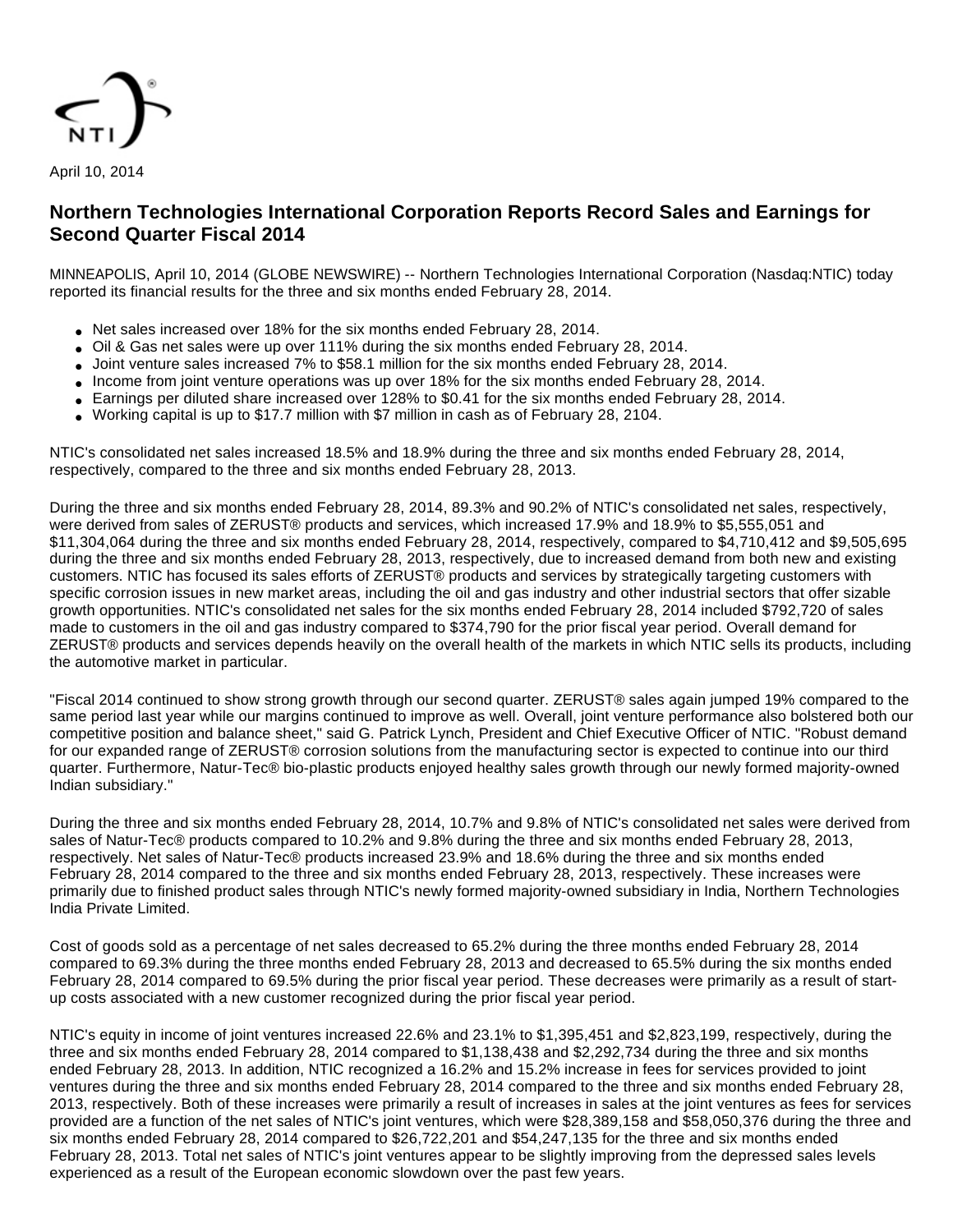Mr. Lynch added, "Our ZERUST® Oil & Gas team continues to receive both new and repeat orders for multiple industry specific corrosion solutions across North and South America, as well as parts of Asia and India. The predominant source of these purchase orders, however, was North American oil terminal operators."

NTIC's total operating expenses increased 11.8%, or \$861,644, to \$8,141,229 during the six months ended February 28, 2014 compared to the six months ended February 28, 2013. This increase was primarily the result of an increase in selling expenses, general and administrative expenses and expenses incurred in support of joint ventures, and overall reflected NTIC's efforts to support its new business efforts.

NTIC expenses all costs related to product research and development as incurred. NTIC incurred \$2,237,865 and \$1,850,599 of expense during the six months ended February 28, 2014 and 2013, respectively, in connection with its research and development activities.

Net income attributable to NTIC increased 136.0%, to \$1,025,044, or \$0.22 per diluted common share, for the three months ended February 28, 2014 compared to \$434,410, or \$0.10 per diluted common share, for the three months ended February 28, 2013. Net income attributable to NTIC increased 128.6%, to \$1,883,630, or \$0.41 per diluted common share, for the six months ended February 28, 2014 compared to \$824,032, or \$0.18 per diluted common share, for the six months ended February 28, 2013. These increases were primarily the result of increases in gross profit of NTIC's North American businesses and increases in joint venture operations. NTIC anticipates that its quarterly net income will remain subject to significant volatility primarily due to the financial performance of its joint ventures and sales of its ZERUST® products and services into the oil and gas industry and Natur-Tec® bioplastics products, which sales fluctuate more on a quarterly basis than the traditional ZERUST® business.

NTIC's working capital was \$17,690,903 at February 28, 2014, including \$6,996,127 in cash and cash equivalents compared to \$13,270,452 at August 31, 2013, including \$4,314,258 in cash and cash equivalents.

## **Outlook**

NTIC's financial guidance for the fiscal year ending August 31, 2014 remains unchanged. NTIC expects its net sales to range between \$27.5 million and \$29.0 million and its net income attributable to NTIC to range between \$4.1 million and \$4.7 million, or between \$0.95 and \$1.05 per diluted common share.

## **Conference Call and Webcast**

NTIC will host a conference call today at 8:00 a.m. Central Time to review its results of operations for the first quarter of fiscal 2014 and its future outlook, followed by a question and answer session. The conference call will be available to interested parties through a live audio webcast available through NTIC's website at [www.ntic.com](http://www.globenewswire.com/newsroom/ctr?d=10075961&l=16&a=www.ntic.com&u=http%3A%2F%2Fwww.ntic.com) or [http://ir.ntic.com/events.cfm](http://www.globenewswire.com/newsroom/ctr?d=10075961&l=16&u=http%3A%2F%2Fir.ntic.com%2Fevents.cfm) where the webcast will be archived and accessible for at least 12 months. The dial-in number for the conference call is (877) 670-9779 and the confirmation code is 26198219.

## **About Northern Technologies International Corporation**

Northern Technologies International Corporation develops and markets proprietary environmentally beneficial products and services in over 55 countries either directly or via a network of majority-owned subsidiaries, joint ventures, independent distributors and agents. NTIC's primary business is corrosion prevention marketed primarily under the ZERUST® brand. NTIC has been selling its proprietary ZERUST® rust and corrosion inhibiting products and services to the automotive, electronics, electrical, mechanical, military and retail consumer markets, for over 35 years, and in recent years has targeted and expanded into the oil and gas industry. NTIC offers worldwide on-site technical consulting for rust and corrosion prevention issues. NTIC's technical service consultants work directly with the end users of NTIC's products to analyze their specific needs and develop systems to meet their technical requirements. NTIC also markets and sells a portfolio of bio-based and biodegradable polymer resin compounds and finished products marketed under the Natur-Tec® brand.

## **Forward-Looking Statements**

Statements contained in this press release that are not historical information are forward-looking statements as defined within the Private Securities Litigation Reform Act of 1995. Such statements include NTIC's expectations regarding its financial guidance for fiscal 2014, anticipated demand for ZERUST® corrosion solutions from the manufacturing sector and oil and gas industry and anticipated demand for Natur-Tec® bio-plastic products, and other statements that can be identified by words such as "believes," "continues," "expects," "anticipates," "intends," "potential," "outlook," "will," "would," "should," "guidance" or words of similar meaning, the use of future dates and any other statements that are not historical facts. Such forward-looking statements are based upon the current beliefs and expectations of NTIC's management and are inherently subject to risks and uncertainties that could cause actual results to differ materially from those projected or implied. Such potential risks and uncertainties include, but are not limited to, in no particular order: NTIC's dependence on the success of its joint ventures and fees and dividend distributions that NTIC receives from them; NTIC's relationships with its joint ventures and its ability to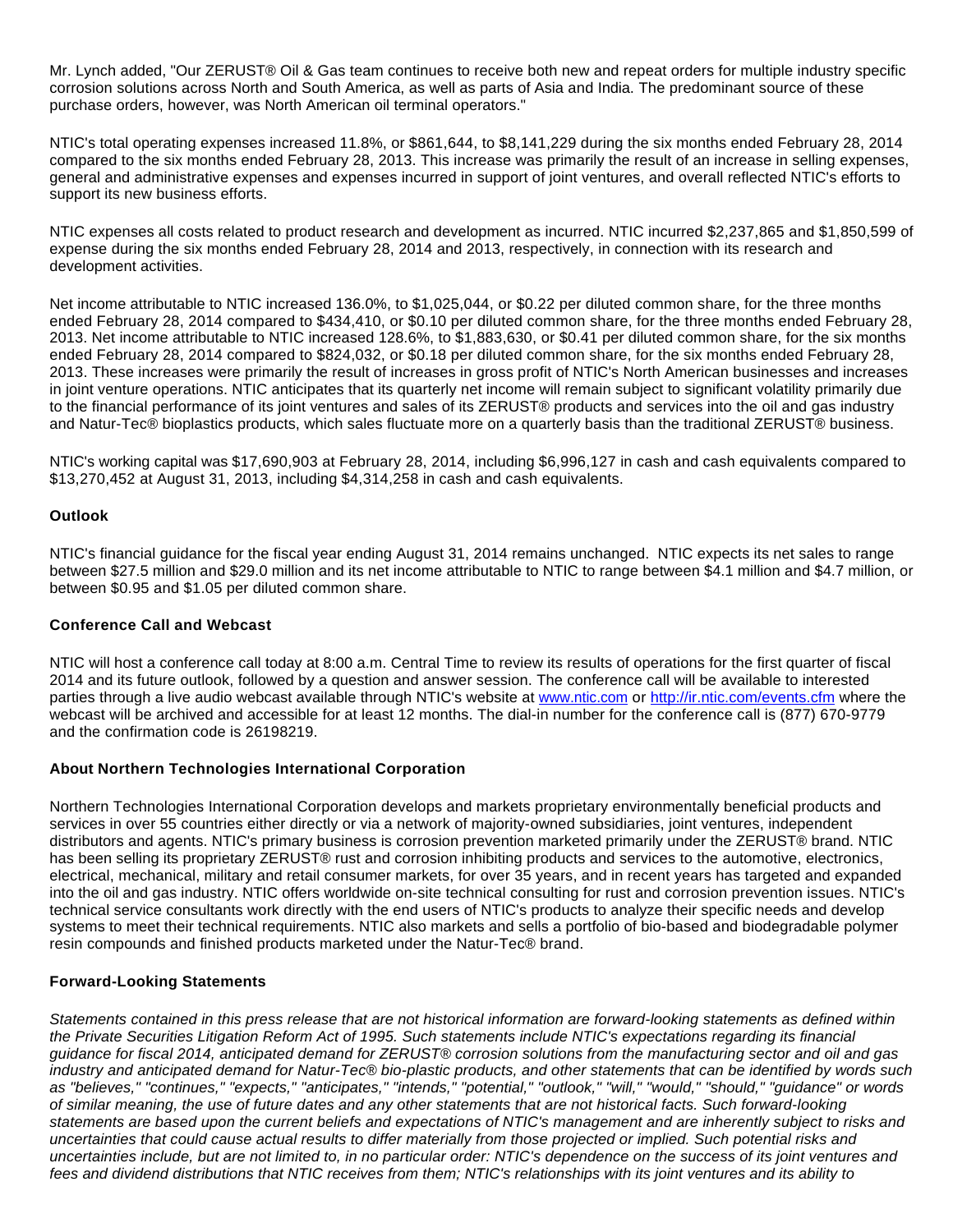maintain those relationships; risks related to the European sovereign debt crisis, economic slowdown and political unrest; risks associated with NTIC's international operations; exposure to fluctuations in foreign currency exchange rates; the health of the U.S. and worldwide economies, including in particular the U.S. automotive industry; the level of growth in NTIC's markets; NTIC's investments in research and development efforts; acceptance of existing and new products; timing of NTIC's receipt of purchase orders under supply contracts; variability in sales to customers and the effect on NTIC's quarterly financial results; increased competition; the costs and effects of complying with changes in tax, fiscal, government and other regulatory policies, including rules relating to environmental, health and safety matters; and NTIC's reliance on its intellectual property rights and the absence of infringement of the intellectual property rights of others. More detailed information on these and additional factors which could affect NTIC's operating and financial results is described in the company's filings with the Securities and Exchange Commission, including its most recent annual report on Form 10-K and subsequent quarterly reports on Form 10-Q. NTIC urges all interested parties to read these reports to gain a better understanding of the many business and other risks that the company faces. Additionally, NTIC undertakes no obligation to publicly release the results of any revisions to these forwardlooking statements, which may be made to reflect events or circumstances occurring after the date hereof or to reflect the occurrence of unanticipated events.

#### **NORTHERN TECHNOLOGIES INTERNATIONAL CORPORATION AND SUBSIDIARIES**

#### **CONSOLIDATED BALANCE SHEETS AS OF FEBRUARY 28, 2014 (UNAUDITED)**

#### **AND AUGUST 31, 2013 (AUDITED)**

|                                                                                                                                          | February 28,<br>2014 | August 31,<br>2013 |
|------------------------------------------------------------------------------------------------------------------------------------------|----------------------|--------------------|
| <b>ASSETS</b>                                                                                                                            |                      |                    |
| <b>CURRENT ASSETS:</b>                                                                                                                   |                      |                    |
| Cash and cash equivalents                                                                                                                | \$6,996,127          | \$4,314,258        |
| Receivables:                                                                                                                             |                      |                    |
| Trade excluding joint ventures, less allowance for doubtful accounts of \$40,000 at February 28, 2014<br>and \$20,000 at August 31, 2013 | 3,260,411            | 3,329,995          |
| Trade joint ventures                                                                                                                     | 536,532              | 859,434            |
| Fees for services provided to joint ventures                                                                                             | 2,816,043            | 2,446,017          |
| Income taxes                                                                                                                             | 356,947              | 144,939            |
| Inventories                                                                                                                              | 5,370,201            | 5,111,549          |
| Prepaid expenses                                                                                                                         | 582,289              | 258,765            |
| Deferred income taxes                                                                                                                    | 467,548              | 467,548            |
| Total current assets                                                                                                                     | 20,386,098           | 16,932,505         |
| PROPERTY AND EQUIPMENT, NET                                                                                                              | 5,431,316            | 5,323,612          |
| OTHER ASSETS:                                                                                                                            |                      |                    |
| Investments in joint ventures                                                                                                            | 22,653,710           | 24,702,981         |
| Deferred income taxes                                                                                                                    | 1,034,212            | 1,034,212          |
| Patents and trademarks, net                                                                                                              | 1,138,698            | 1,060,639          |
| Other                                                                                                                                    | 177,273              |                    |
| Total other assets                                                                                                                       | 25,003,893           | 26,797,832         |
| <b>Total assets</b>                                                                                                                      | \$50,821,307         | \$49,053,949       |
| <b>LIABILITIES AND EQUITY</b>                                                                                                            |                      |                    |
| <b>CURRENT LIABILITIES:</b>                                                                                                              |                      |                    |
| Current portion of note payable                                                                                                          |                      | 76,119             |
| Accounts payable                                                                                                                         | 1,261,616            | 1,830,729          |
| <b>Accrued liabilities:</b>                                                                                                              |                      |                    |
| Payroll and related benefits                                                                                                             | 1,027,069            | 1,277,942          |
| Deferred joint venture royalties                                                                                                         | 288,000              | 288,000            |
| Other                                                                                                                                    | 118,510              | 189,263            |
| <b>Total current liabilities</b>                                                                                                         | 2,695,195            | 3,662,053          |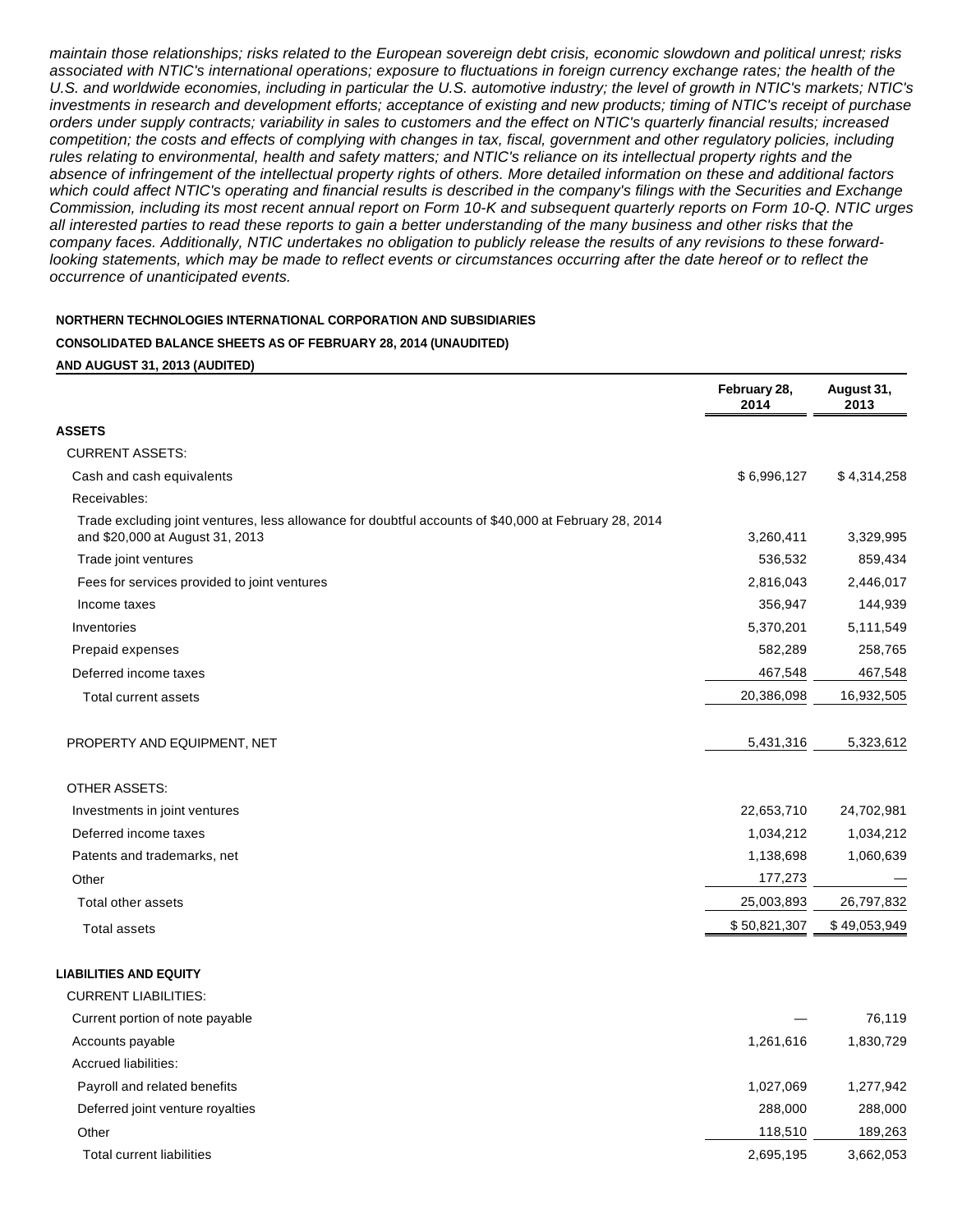#### COMMITMENTS AND CONTINGENCIES

## EQUITY:

| Preferred stock, no par value; authorized 10,000 shares; none issued and outstanding                                                    |              |              |
|-----------------------------------------------------------------------------------------------------------------------------------------|--------------|--------------|
| Common stock, \$0.02 par value per share; authorized 10,000,000 shares; issued and outstanding<br>4,434,837 and 4,432,036, respectively | 88.697       | 88,641       |
| Additional paid-in capital                                                                                                              | 11,967,414   | 11,701,942   |
| Retained earnings                                                                                                                       | 30,510,558   | 28,626,928   |
| Accumulated other comprehensive income                                                                                                  | 933,423      | 316,161      |
| Stockholders' equity                                                                                                                    | 43,500,092   | 40,733,672   |
| Non-controlling interest                                                                                                                | 4,626,020    | 3,800,929    |
| Total equity                                                                                                                            | 48,126,112   | 44,534,601   |
| Total liabilities and equity                                                                                                            | \$50,821,307 | \$49,053,949 |

## **NORTHERN TECHNOLOGIES INTERNATIONAL CORPORATION AND SUBSIDIARIES CONSOLIDATED STATEMENTS OF OPERATIONS (UNAUDITED) FOR THE THREE AND SIX MONTHS ENDED FEBRUARY 28, 2014 AND 2013**

|                                                | <b>Three Months Ended</b> |                      | <b>Six Months Ended</b> |                      |
|------------------------------------------------|---------------------------|----------------------|-------------------------|----------------------|
|                                                | February 28,<br>2014      | February 28,<br>2013 | February 28,<br>2014    | February 28,<br>2013 |
| <b>NET SALES:</b>                              |                           |                      |                         |                      |
| Net sales, excluding joint ventures            | \$5,527,366               | \$4,485,203          | \$11,132,384            | \$9,255,590          |
| Net sales, to joint ventures                   | 691,642                   | 761,147              | 1,395,724               | 1,282,507            |
| Total net sales                                | 6,219,008                 | 5,246,350            | 12,528,108              | 10,538,097           |
| Cost of goods sold                             | 4,051,833                 | 3,633,913            | 8,209,864               | 7,324,885            |
| Gross profit                                   | 2,167,175                 | 1,612,437            | 4,318,244               | 3,213,212            |
| JOINT VENTURE OPERATIONS:                      |                           |                      |                         |                      |
| Equity in income of joint ventures             | 1,395,451                 | 1,138,438            | 2,823,199               | 2,292,734            |
| Fees for services provided to joint ventures   | 2,057,671                 | 1,770,881            | 4,167,319               | 3,617,158            |
| Total joint venture operations                 | 3,453,122                 | 2,909,319            | 6,990,518               | 5,909,892            |
| <b>OPERATING EXPENSES:</b>                     |                           |                      |                         |                      |
| Selling expenses                               | 1,291,316                 | 1,174,065            | 2,610,202               | 2,345,160            |
| General and administrative expenses            | 1,209,933                 | 1,143,987            | 2,597,429               | 2,392,683            |
| Expenses incurred in support of joint ventures | 366,469                   | 321,456              | 695,733                 | 691,143              |
| Research and development expenses              | 1,099,345                 | 912,393              | 2,237,865               | 1,850,599            |
| Total operating expenses                       | 3,967,063                 | 3,551,901            | 8,141,229               | 7,279,585            |
| OPERATING INCOME                               | 1,653,234                 | 969,855              | 3,167,533               | 1,843,519            |
| <b>INTEREST INCOME</b>                         | 2,570                     | 22,288               | 4,359                   | 47,634               |
| <b>INTEREST EXPENSE</b>                        | (11, 976)                 | (6,988)              | (25, 646)               | (13, 462)            |
| INCOME BEFORE INCOME TAX EXPENSE               | 1,643,828                 | 985,155              | 3,146,246               | 1,877,691            |